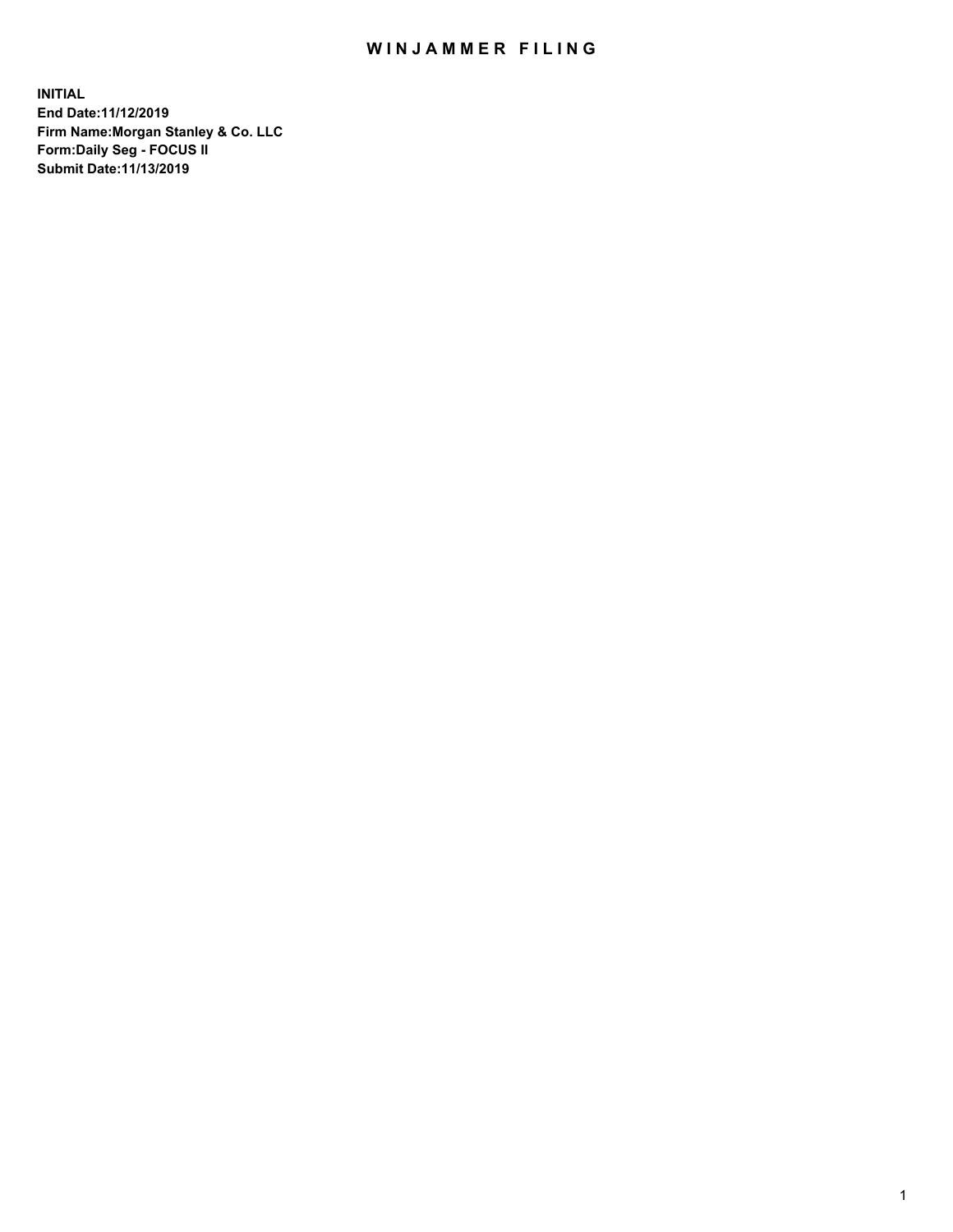**INITIAL End Date:11/12/2019 Firm Name:Morgan Stanley & Co. LLC Form:Daily Seg - FOCUS II Submit Date:11/13/2019 Daily Segregation - Cover Page**

| Name of Company                                                                                                                                                                                                                                                                                                                | Morgan Stanley & Co. LLC                               |
|--------------------------------------------------------------------------------------------------------------------------------------------------------------------------------------------------------------------------------------------------------------------------------------------------------------------------------|--------------------------------------------------------|
| <b>Contact Name</b>                                                                                                                                                                                                                                                                                                            | <b>Ikram Shah</b>                                      |
| <b>Contact Phone Number</b>                                                                                                                                                                                                                                                                                                    | 212-276-0963                                           |
| <b>Contact Email Address</b>                                                                                                                                                                                                                                                                                                   | Ikram.shah@morganstanley.com                           |
| FCM's Customer Segregated Funds Residual Interest Target (choose one):<br>a. Minimum dollar amount: ; or<br>b. Minimum percentage of customer segregated funds required:% ; or<br>c. Dollar amount range between: and; or<br>d. Percentage range of customer segregated funds required between:% and%.                         | 235,000,000<br><u>0</u><br>00<br>00                    |
| FCM's Customer Secured Amount Funds Residual Interest Target (choose one):<br>a. Minimum dollar amount: ; or<br>b. Minimum percentage of customer secured funds required:%; or<br>c. Dollar amount range between: and; or<br>d. Percentage range of customer secured funds required between: % and %.                          | 140,000,000<br><u>0</u><br><u>00</u><br>0 <sub>0</sub> |
| FCM's Cleared Swaps Customer Collateral Residual Interest Target (choose one):<br>a. Minimum dollar amount: ; or<br>b. Minimum percentage of cleared swaps customer collateral required:% ; or<br>c. Dollar amount range between: and; or<br>d. Percentage range of cleared swaps customer collateral required between:% and%. | 92,000,000<br><u>0</u><br>0 Q<br>00                    |

Attach supporting documents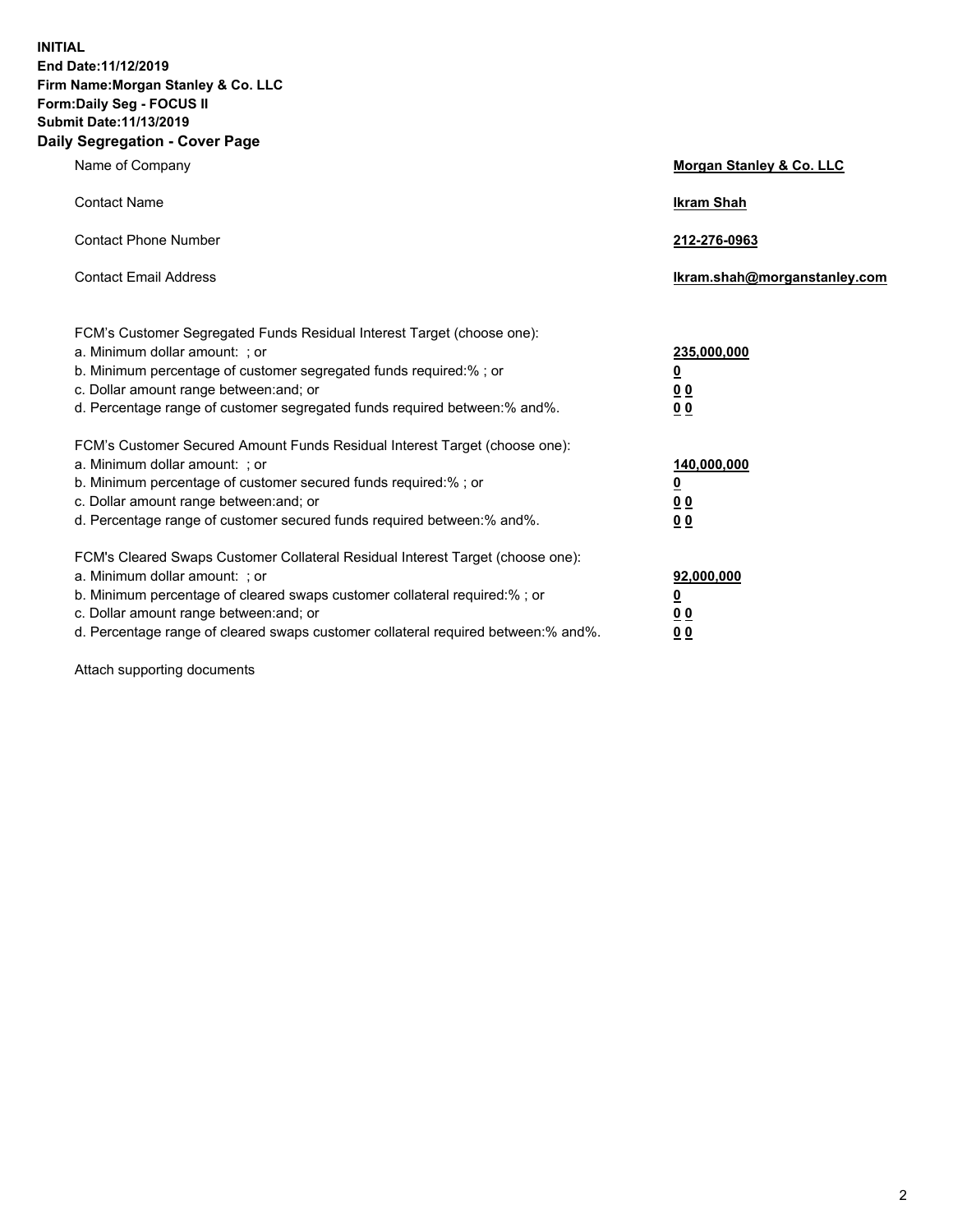## **INITIAL End Date:11/12/2019 Firm Name:Morgan Stanley & Co. LLC Form:Daily Seg - FOCUS II Submit Date:11/13/2019**

**Daily Segregation - Secured Amounts** Foreign Futures and Foreign Options Secured Amounts Amount required to be set aside pursuant to law, rule or regulation of a foreign government or a rule of a self-regulatory organization authorized thereunder 1. Net ledger balance - Foreign Futures and Foreign Option Trading - All Customers A. Cash **2,712,017,217** [7315] B. Securities (at market) **2,306,214,458** [7317] 2. Net unrealized profit (loss) in open futures contracts traded on a foreign board of trade **542,858,796** [7325] 3. Exchange traded options a. Market value of open option contracts purchased on a foreign board of trade **13,515,693** [7335] b. Market value of open contracts granted (sold) on a foreign board of trade **-16,326,128** [7337] 4. Net equity (deficit) (add lines 1. 2. and 3.) **5,558,280,036** [7345] 5. Account liquidating to a deficit and account with a debit balances - gross amount **29,220,053** [7351] Less: amount offset by customer owned securities **-27,763,485** [7352] **1,456,568** 6. Amount required to be set aside as the secured amount - Net Liquidating Equity Method (add lines 4 and 5) 7. Greater of amount required to be set aside pursuant to foreign jurisdiction (above) or line 6. FUNDS DEPOSITED IN SEPARATE REGULATION 30.7 ACCOUNTS 1. Cash in banks A. Banks located in the United States **195,857,342** [7500] B. Other banks qualified under Regulation 30.7 **504,616,005** [7520] **700,473,347** 2. Securities A. In safekeeping with banks located in the United States **467,295,987** [7540] B. In safekeeping with other banks qualified under Regulation 30.7 **0** [7560] **467,295,987** [7570] 3. Equities with registered futures commission merchants A. Cash **8,856,188** [7580] B. Securities **0** [7590] C. Unrealized gain (loss) on open futures contracts **-1,849,337** [7600] D. Value of long option contracts **0** [7610] E. Value of short option contracts **0** [7615] **7,006,851** [7620] 4. Amounts held by clearing organizations of foreign boards of trade A. Cash **0** [7640] B. Securities **0** [7650] C. Amount due to (from) clearing organization - daily variation **0** [7660] D. Value of long option contracts **0** [7670] E. Value of short option contracts **0** [7675] **0** [7680] 5. Amounts held by members of foreign boards of trade A. Cash **2,236,644,019** [7700] B. Securities **1,838,918,472** [7710] C. Unrealized gain (loss) on open futures contracts **544,708,133** [7720] D. Value of long option contracts **13,515,693** [7730] E. Value of short option contracts **-16,326,128** [7735] **4,617,460,189**

- 6. Amounts with other depositories designated by a foreign board of trade **0** [7760]
- 7. Segregated funds on hand **0** [7765]
- 8. Total funds in separate section 30.7 accounts **5,792,236,374** [7770]
- 9. Excess (deficiency) Set Aside for Secured Amount (subtract line 7 Secured Statement Page 1 from Line 8)
- 10. Management Target Amount for Excess funds in separate section 30.7 accounts **140,000,000** [7780]
- 11. Excess (deficiency) funds in separate 30.7 accounts over (under) Management Target **92,499,770** [7785]

| ı |
|---|
|   |

[7354] **5,559,736,604** [7355]

**5,559,736,604** [7360]

[7530]

[7740] **232,499,770** [7380]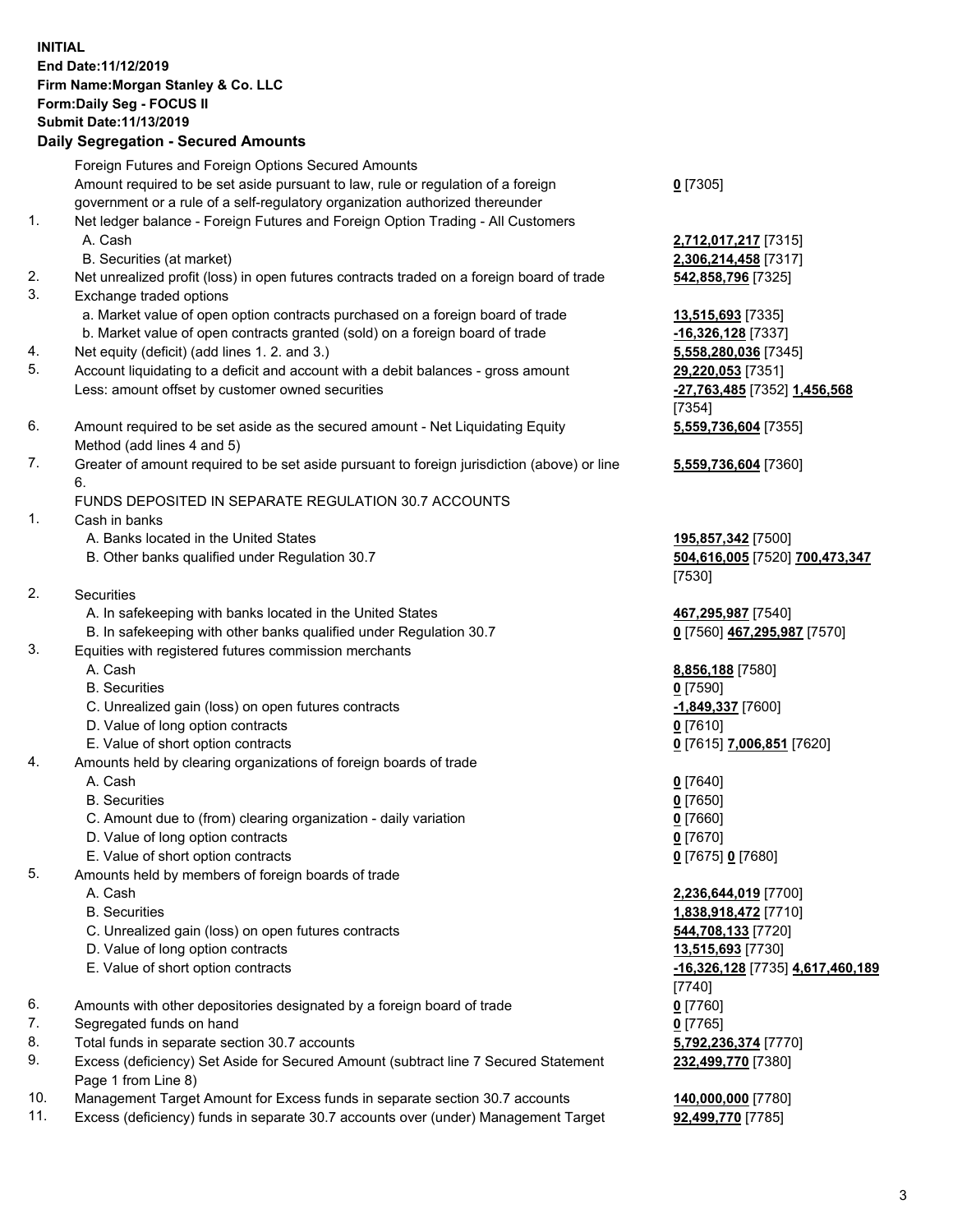**INITIAL End Date:11/12/2019 Firm Name:Morgan Stanley & Co. LLC Form:Daily Seg - FOCUS II Submit Date:11/13/2019 Daily Segregation - Segregation Statement** SEGREGATION REQUIREMENTS(Section 4d(2) of the CEAct) 1. Net ledger balance A. Cash **11,800,847,197** [7010] B. Securities (at market) **6,826,052,804** [7020] 2. Net unrealized profit (loss) in open futures contracts traded on a contract market **-1,601,115,287** [7030] 3. Exchange traded options A. Add market value of open option contracts purchased on a contract market **367,974,993** [7032] B. Deduct market value of open option contracts granted (sold) on a contract market **-282,605,933** [7033] 4. Net equity (deficit) (add lines 1, 2 and 3) **17,111,153,774** [7040] 5. Accounts liquidating to a deficit and accounts with debit balances - gross amount **525,424,266** [7045] Less: amount offset by customer securities **-525,209,463** [7047] **214,803** [7050] 6. Amount required to be segregated (add lines 4 and 5) **17,111,368,577** [7060] FUNDS IN SEGREGATED ACCOUNTS 7. Deposited in segregated funds bank accounts A. Cash **4,051,977,021** [7070] B. Securities representing investments of customers' funds (at market) **0** [7080] C. Securities held for particular customers or option customers in lieu of cash (at market) **989,249,298** [7090] 8. Margins on deposit with derivatives clearing organizations of contract markets A. Cash **6,310,042,754** [7100] B. Securities representing investments of customers' funds (at market) **0** [7110] C. Securities held for particular customers or option customers in lieu of cash (at market) **5,836,803,506** [7120] 9. Net settlement from (to) derivatives clearing organizations of contract markets **116,519,920** [7130] 10. Exchange traded options A. Value of open long option contracts **367,974,993** [7132] B. Value of open short option contracts **-282,605,933** [7133] 11. Net equities with other FCMs A. Net liquidating equity **9,151,718** [7140] B. Securities representing investments of customers' funds (at market) **0** [7160] C. Securities held for particular customers or option customers in lieu of cash (at market) **0** [7170] 12. Segregated funds on hand **0** [7150] 13. Total amount in segregation (add lines 7 through 12) **17,399,113,277** [7180] 14. Excess (deficiency) funds in segregation (subtract line 6 from line 13) **287,744,700** [7190] 15. Management Target Amount for Excess funds in segregation **235,000,000** [7194] 16. Excess (deficiency) funds in segregation over (under) Management Target Amount **52,744,700** [7198]

Excess